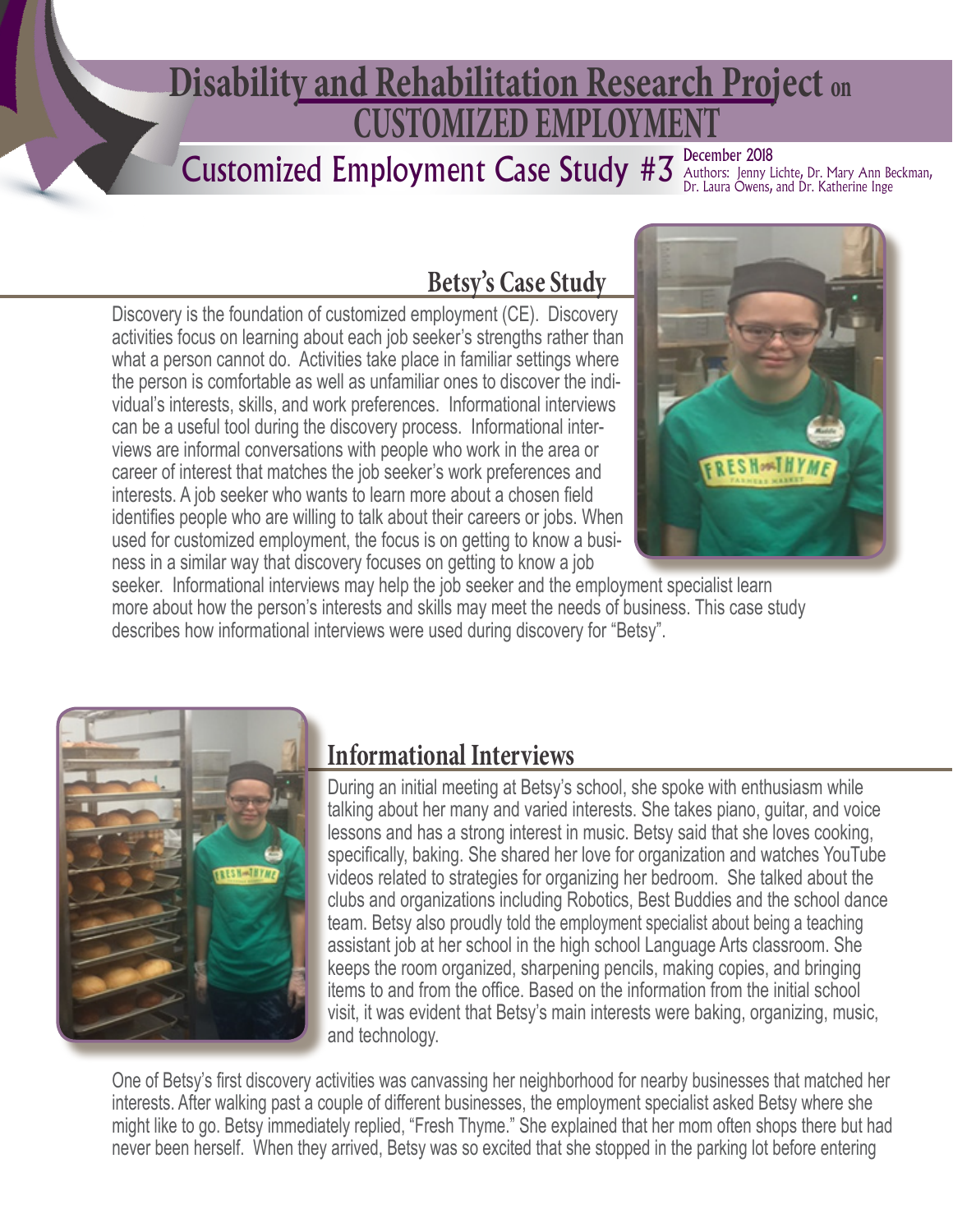the store to look at the market. Walking into the grocery store, Betsy's face lit up. She instantly noticed the bakery department and headed that way!

Betsy looked all around and seemed in awe of the different baked goods. The employment specialist and Betsy looked for an employee to answer questions about the store and bakery department and met Katie, the bakery manager. The employment specialist began an informational interview by asking Katie what the requirements were to work in the bakery department; how long she had been working there; what Katie liked about her job; and what the most challenging part of the job was. During the discussion, Betsy kept her focus on Katie and began conducting an informational interview of her own! She asked questions about production and what the most popular item was and then asked Katie how many employees they had. Katie replied, "We currently have four employees." Betsy replied, "I think you guys should add a fifth, and it should be me." Everyone laughed, but Betsy's comment left a great impression on the bakery manager.

The employment specialist discussed with Fresh Thyme Farmers Market the possibility of providing a job shadow experience for Betsy. Katie was very supportive of this idea and called the store manager on his cell phone to ask if he would come down to discuss this opportunity. After speaking with the store manager and proposing the idea of a one hour job shadow, he agreed and stated that corporate would have to give the green light before they moved forward.

While waiting for the job shadow experience at Fresh Thyme Farmers Market, the employment specialist and Betsy continued to conduct informational interviews with other local businesses. Since Betsy was interested in baking, she suggested going to a local, family owned Italian bakery that she often visited. The employment specialist arranged a meeting and tour with the bakery owner. Once again, Betsy did a great job during the informational interview of selling herself and her organizational skills. She told the bakery owners about her passion for baking and asked how the bread was made and who cleaned and organized the dishes for the bakers.

The mother and sisters explained the bread baking process and even offered some homemade items to taste. They explained that they do all of the cleaning and organizing themselves, since it is a family-owned business. The possibility of having Betsy job shadow was discussed, but one of the owners wanted to wait until after Easter. Betsy and the employment specialist worked together on a hand written thank you note that Betsy personally hand- delivered to the owner. Betsy said that she would love to work at the Italian Bakery and would be thrilled to be able to job shadow. Although the bakery decided it was not the right time to support a job shadow for Betsy, the experience of talking with the shop had provided another opportunity to confirm culinary arts as an employment theme.

While waiting for permission from Fresh Thyme Framers Market corporate office to approve a job shadow, the employment specialist called or emailed the store manager weekly to stay on his radar. Betsy and the employment specialist continued to explore other options and visited a couple of different local businesses in Betsy's neighborhood for informational interviews. They visited a music store, a screen printing shop, a flower shop, and a creative art studio. At all of these locations, Betsy asked questions to learn more about each type of business. After these discovery activities, Betsy reported that while she enjoyed visiting the businesses she was still much more interested in the bakeries.

#### **Betsy's Job Shadow Experience**

After a few weeks, the employment specialist received word that the corporate office had agreed to host a job shadow experience. Betsy met the bakery employees and quickly began working on her assigned tasks. She was excited to put the bread in bags and identify each type of baked goods based on drawings on a whiteboard. She danced to the music and sang along as she worked side-by-side with the bakery employee.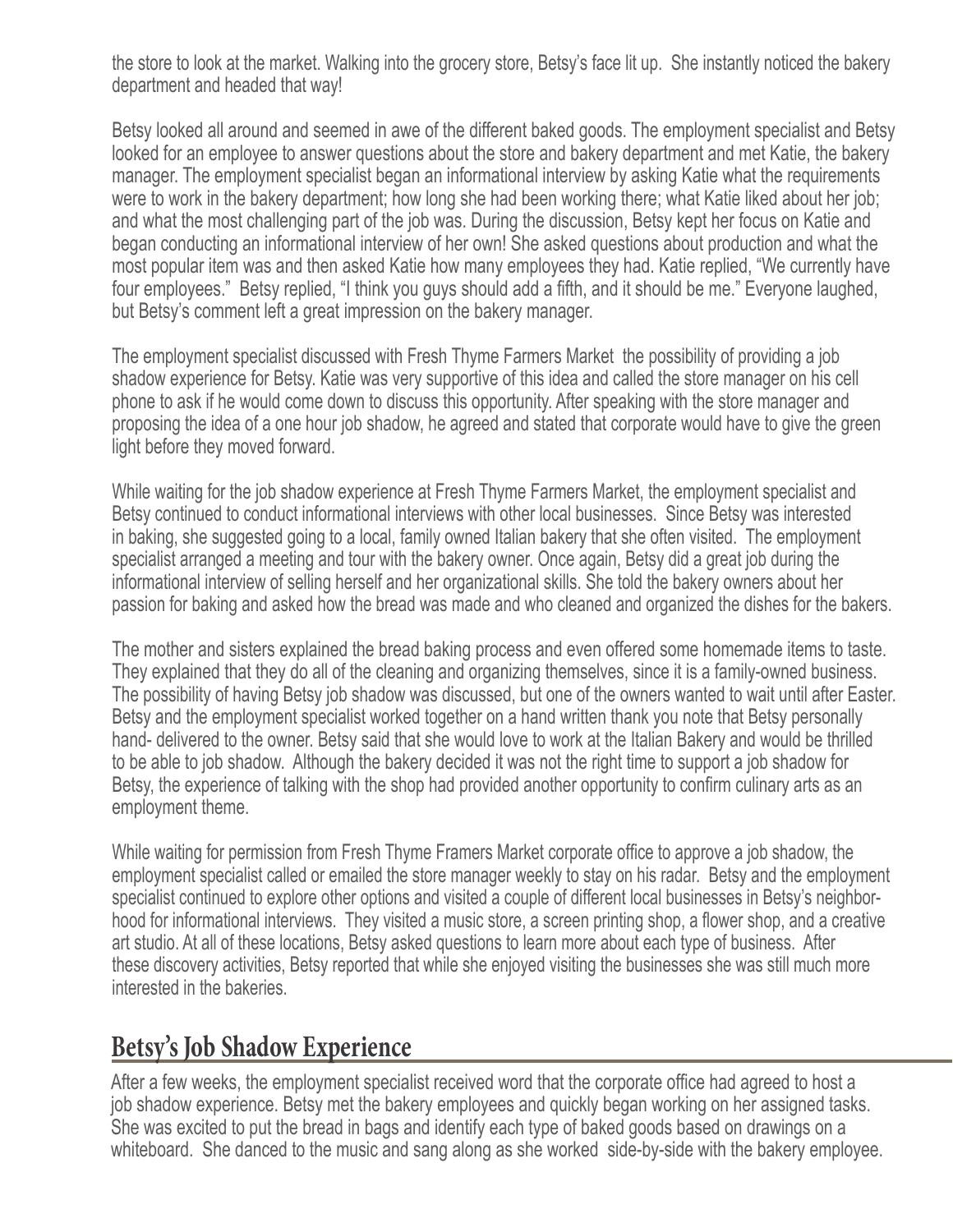

 The employee modeled the task for Betsy and then she completed it independently with some assistance from the employee. Betsy was able to label and package the different types of bread into bags, twist-tie bun packages, stock the products onto the shelves, and rotate the products based on dates according to Fresh Thyme procedures. Betsy had a smile throughout the entire job shadow experience and quickly connected with the other employees.

#### **Employment Proposal**

After the job shadow, the employment specialist developed an employment proposal for Fresh Thyme that outlined the tasks Betsy could complete based on the job shadow experience. She also summarized the benefits that Betsy would bring to the bakery department. The proposal outlined how Betsy would help increase productivity, increase diversity, and provide excellent customer service. She would stock supplies from inventory; prep bakery items; label, stock, and rotate product; and respond to customer inquiries. Hiring Betsy would ensure a reliable, dedicated, passionate employee while strengthening the mission of Fresh Thyme Farmers Market. The proposal also suggested the rate of pay and specific hours. Finally, the proposal included support to be provided to the coworkers and Betsy to assist with learning the job skills based upon the training provided by Fresh Thyme Farmers Market.



The employment specialist emailed the proposal to the store manager who responded stating that this was a great plan. He was not sure if there would be any hours to add someone to the bakery department at that time but agreed to talk with upper management. The employees who worked with Betsy during her job shadow expressed an interest in having Betsy to work in the bakery department. Several days later, the store manager, emailed the employment specialist and said he had received approval from corporate to hire on Betsy as a part-time bakery assistant. She would begin working four hours per week at \$8.50 an hour with the possibility of adding more hours. Everyone was very excited for Betsy, but not as much as Betsy herself! She finally had a chance to work in a job that she really wanted.

# **Betsy's First Day on the Job!**

Betsy's first day of work was June 23rd 2018. Katie introduced Betsy to Ben, the new bakery supervisor. Ben immediately got Betsy started and began by teaching her the importance of putting on gloves before touching anything. Immediately, this seemed like such a great fit. Ben showed Betsy how to separate frozen cookies and place them on a baking sheet. Betsy, happily, with a grin from ear to ear, took over and began to separate the cookies. Later, Ben showed Betsy how to package the various buns and make and print labels for each variety. Betsy picked up on this task immediately and began printing the labels and placing them on the packages of buns. Betsy had a little trouble ripping off the label from the printer, but with Ben's help was able to learn this too.